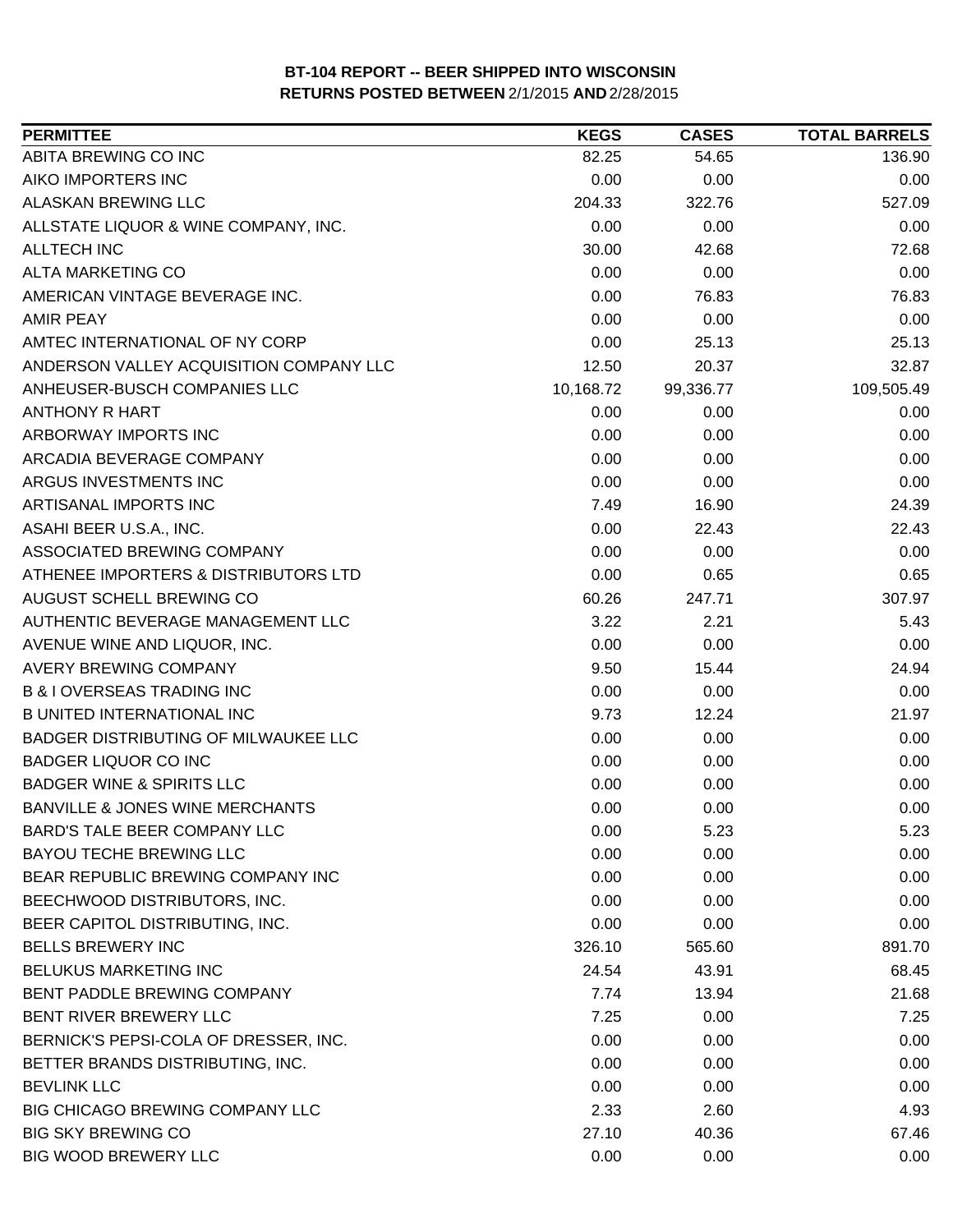| <b>PERMITTEE</b>                        | <b>KEGS</b> | <b>CASES</b> | <b>TOTAL BARRELS</b> |
|-----------------------------------------|-------------|--------------|----------------------|
| BILL'S DISTRIBUTING, LTD.               | 0.00        | 0.00         | 0.00                 |
| <b>BINDING BRAUEREI USA INC</b>         | 40.91       | 4.27         | 45.18                |
| <b>BOSTON BEER CORPORATION</b>          | 666.48      | 1,982.13     | 2,648.61             |
| <b>BOULDER BEER INC</b>                 | 26.67       | 28.74        | 55.41                |
| BRECKENRIDGE BREWERY OF COLORADO LLC    | 20.00       | 98.72        | 118.72               |
| <b>BRIAN EWING</b>                      | 3.00        | 18.36        | 21.36                |
| <b>BROWN-FORMAN CORPORATION</b>         | 0.00        | 61.39        | 61.39                |
| <b>BURNING BROTHERS BREWING LLC</b>     | 0.00        | 7.74         | 7.74                 |
| C.J.W., INC.                            | 0.00        | 0.00         | 0.00                 |
| <b>C2 IMPORTS LLC</b>                   | 0.00        | 0.00         | 0.00                 |
| CANAL STREET BREWING CO LLC             | 74.00       | 262.17       | 336.17               |
| CAPITOL-HUSTING COMPANY, INC.           | 0.00        | 0.00         | 0.00                 |
| <b>CAROLE MINOGUE</b>                   | 0.00        | 0.00         | 0.00                 |
| CARRIAGE HOUSE IMPORTS, LTD.            | 0.00        | 153.74       | 153.74               |
| CENTRAL BEER DISTRIBUTORS, INC.         | 0.00        | 0.00         | 0.00                 |
| <b>CHATHAM IMPORTS INC</b>              | 0.00        | 0.00         | 0.00                 |
| <b>CISCO BREWERS INC</b>                | 0.00        | 0.00         | 0.00                 |
| <b>CKL CORPORATION</b>                  | 0.00        | 0.00         | 0.00                 |
| COLD SPRING BREWING COMPANY             | 0.00        | 0.00         | 0.00                 |
| <b>COMEBACK BREWING INC</b>             | 4.00        | 13.06        | 17.06                |
| CORONADO BREWING COMPANY INC            | 16.83       | 22.19        | 39.02                |
| CRAFT BREW ALLIANCE INC                 | 0.00        | 0.00         | 0.00                 |
| <b>CROWN IMPORTS LLC</b>                | 0.00        | 7,078.92     | 7,078.92             |
| D&V INTERNATIONAL INC                   | 13.42       | 24.99        | 38.41                |
| DEAN DISTRIBUTING, INC.                 | 0.00        | 0.00         | 0.00                 |
| DEAN DISTRIBUTING, INC.                 | 0.00        | 0.00         | 0.00                 |
| DESCHUTES BREWERY INC                   | 91.45       | 200.98       | 292.43               |
| <b>DESTIHL HOLDINGS LLC</b>             | 0.00        | 0.00         | 0.00                 |
| <b>DESTIHL LLC</b>                      | 0.00        | 0.00         | 0.00                 |
| DETROIT RIVERTOWN BREWING LLC           | 2.17        | 29.60        | 31.77                |
| DIAGEO - GUINNESS USA INC.              | 152.87      | 1,076.06     | 1,228.93             |
| DISCOUNT LIQUOR, INC.                   | 0.00        | 0.00         | 0.00                 |
| DOANE DISTRIBUTING, INC.                | 0.00        | 0.00         | 0.00                 |
| DOGFISH HEAD CRAFT BREWERY INC          | 43.17       | 150.67       | 193.84               |
| DOLCE BEVERAGE GROUP LLC                | 0.00        | 0.00         | 0.00                 |
| <b>DOYNA LTD</b>                        | 0.00        | 0.00         | 0.00                 |
| <b>DURAN IMPORTS INC</b>                | 0.00        | 0.00         | 0.00                 |
| DUVEL MOORTGAT USA LTD                  | 7.35        | 26.85        | 34.20                |
| E & J GALLO WINERY                      | 0.00        | 209.90       | 209.90               |
| EASTERN LIQUORS USA INC                 | 0.00        | 0.00         | 0.00                 |
| EL DORADO BEVERAGE CO                   | 0.00        | 0.00         | 0.00                 |
| EPIC BREWING COMPANY LLC                | 23.85       | 29.21        | 53.06                |
| EPIC BREWING COMPANY LLC                | 0.00        | 0.00         | 0.00                 |
| <b>EUROBREW INC</b>                     | 0.00        | 4.19         | 4.19                 |
| <b>FABIANO BROTHERS - WISCONSIN LLC</b> | 0.00        | 0.00         | 0.00                 |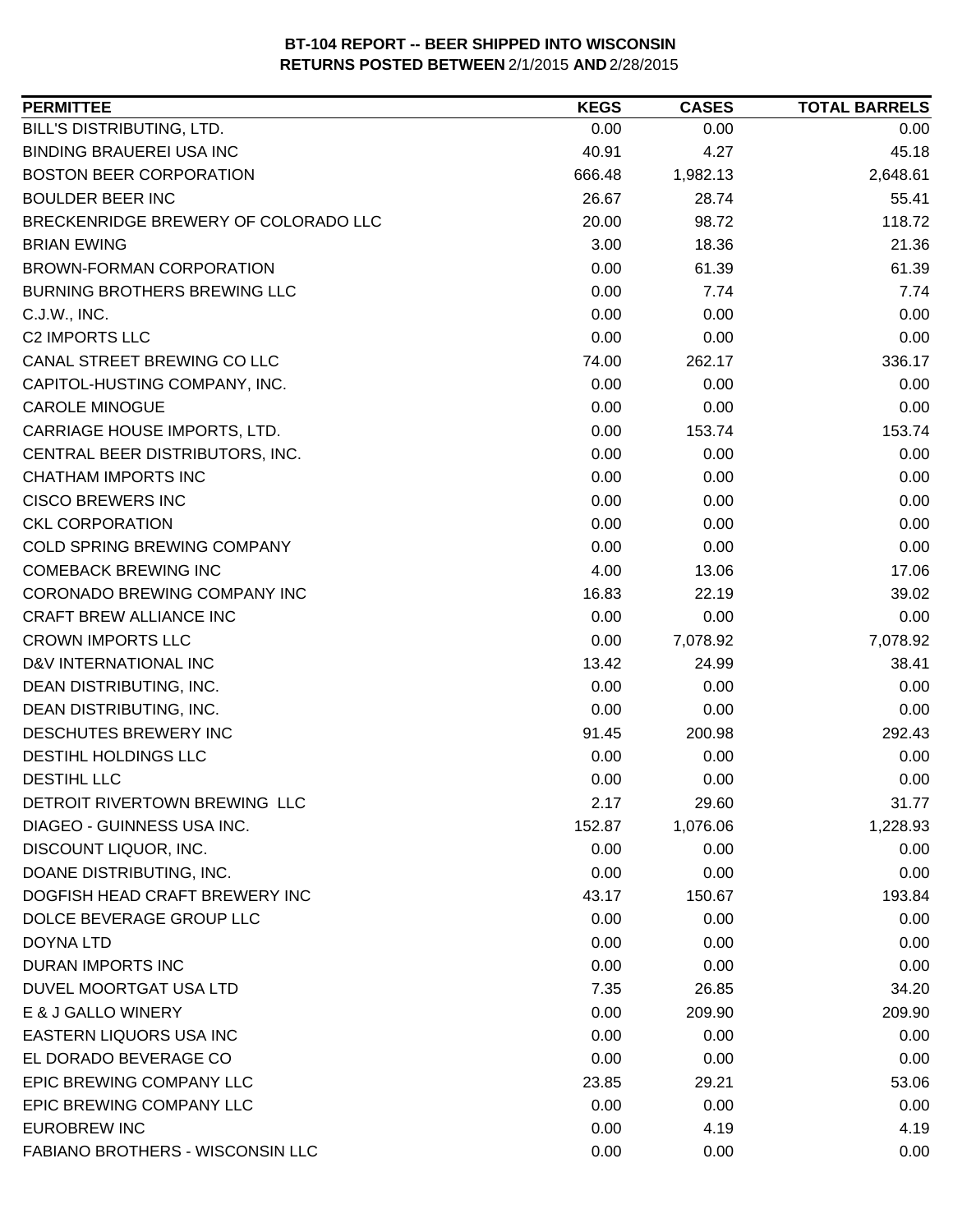| FINCH'S BEER COMPANY LLC<br>5.83<br>14.83<br>20.66<br>FIRESTONE WALKER LLC<br>0.00<br>0.00<br>0.00<br>FLANIGAN DISTRIBUTING OF DOOR COUNTY, INC.<br>0.00<br>0.00<br>0.00<br><b>FLAT EARTH HOLDINGS LLC</b><br>0.59<br>1.02<br>0.43<br>FLYING DOG BREWERY LLLP<br>0.00<br>0.00<br>0.00<br>FOUR SEASONS BEER DISTRIBUTORS INC<br>0.00<br>0.00<br>0.00<br>FOUR SIDES IMPORT COMPANY<br>0.00<br>3.74<br>3.74<br>FRANK BEER DISTRIBUTORS, INC.<br>0.00<br>0.00<br>0.00<br>FRANK BEER SOUTH LLC<br>0.00<br>0.00<br>0.00<br>FRANK LIQUOR COMPANY, INC.<br>0.00<br>0.00<br>0.00<br>FRANK LIQUORS OF LA CROSSE, INC.<br>0.00<br>0.00<br>0.00<br>0.00<br>0.00<br>FRANKENMUTH BREWING COMPANY<br>0.00<br>0.00<br>0.00<br><b>FRED R KARM JR</b><br>0.00<br>FULTON STREET BREWERY LLC<br>0.00<br>0.00<br>0.00<br><b>G K SKAGGS INC</b><br>0.00<br>18.97<br>18.97<br>GB SALES MILWAUKEE, INC.<br>0.00<br>0.00<br>0.00<br><b>GELOSO BEVERAGE GROUP LLC</b><br>0.00<br>23.95<br>23.95<br><b>GENERAL BEER DISTRIBUTORS CO.</b><br>0.00<br>0.00<br>0.00<br>GENERAL BEER-NORTHEAST INC<br>0.00<br>0.00<br>0.00<br><b>GENERAL BEER-NORTHEAST INC</b><br>0.00<br>0.00<br>0.00<br>0.00<br>0.00<br>0.00<br>GENERAL BEER-NORTHWEST, INC.<br>GENERAL BEER-NORTHWEST, INC.<br>0.00<br>0.00<br>0.00<br>GENERAL BEVERAGE SALES CO- OSHKOSH<br>0.00<br>0.00<br>0.00<br>GENERAL BEVERAGE SALES CO.<br>0.00<br>0.00<br>0.00<br>GENERAL BEVERAGE SALES CO.- MILWAUKEE<br>0.00<br>0.00<br>0.00<br><b>GFBC INC</b><br>61.00<br>480.00<br>541.00<br><b>GLOBAL VILLAGE IMPORTS LLC</b><br>0.00<br>0.00<br>0.00<br><b>GREGORY S HARDMAN</b><br>0.00<br>0.00<br>0.00<br><b>GTBC LLC</b><br>0.00<br>0.00<br>0.00 |
|---------------------------------------------------------------------------------------------------------------------------------------------------------------------------------------------------------------------------------------------------------------------------------------------------------------------------------------------------------------------------------------------------------------------------------------------------------------------------------------------------------------------------------------------------------------------------------------------------------------------------------------------------------------------------------------------------------------------------------------------------------------------------------------------------------------------------------------------------------------------------------------------------------------------------------------------------------------------------------------------------------------------------------------------------------------------------------------------------------------------------------------------------------------------------------------------------------------------------------------------------------------------------------------------------------------------------------------------------------------------------------------------------------------------------------------------------------------------------------------------------------------------------------------------------------------------------------------------------------------------------------------------------------------------------|
|                                                                                                                                                                                                                                                                                                                                                                                                                                                                                                                                                                                                                                                                                                                                                                                                                                                                                                                                                                                                                                                                                                                                                                                                                                                                                                                                                                                                                                                                                                                                                                                                                                                                           |
|                                                                                                                                                                                                                                                                                                                                                                                                                                                                                                                                                                                                                                                                                                                                                                                                                                                                                                                                                                                                                                                                                                                                                                                                                                                                                                                                                                                                                                                                                                                                                                                                                                                                           |
|                                                                                                                                                                                                                                                                                                                                                                                                                                                                                                                                                                                                                                                                                                                                                                                                                                                                                                                                                                                                                                                                                                                                                                                                                                                                                                                                                                                                                                                                                                                                                                                                                                                                           |
|                                                                                                                                                                                                                                                                                                                                                                                                                                                                                                                                                                                                                                                                                                                                                                                                                                                                                                                                                                                                                                                                                                                                                                                                                                                                                                                                                                                                                                                                                                                                                                                                                                                                           |
|                                                                                                                                                                                                                                                                                                                                                                                                                                                                                                                                                                                                                                                                                                                                                                                                                                                                                                                                                                                                                                                                                                                                                                                                                                                                                                                                                                                                                                                                                                                                                                                                                                                                           |
|                                                                                                                                                                                                                                                                                                                                                                                                                                                                                                                                                                                                                                                                                                                                                                                                                                                                                                                                                                                                                                                                                                                                                                                                                                                                                                                                                                                                                                                                                                                                                                                                                                                                           |
|                                                                                                                                                                                                                                                                                                                                                                                                                                                                                                                                                                                                                                                                                                                                                                                                                                                                                                                                                                                                                                                                                                                                                                                                                                                                                                                                                                                                                                                                                                                                                                                                                                                                           |
|                                                                                                                                                                                                                                                                                                                                                                                                                                                                                                                                                                                                                                                                                                                                                                                                                                                                                                                                                                                                                                                                                                                                                                                                                                                                                                                                                                                                                                                                                                                                                                                                                                                                           |
|                                                                                                                                                                                                                                                                                                                                                                                                                                                                                                                                                                                                                                                                                                                                                                                                                                                                                                                                                                                                                                                                                                                                                                                                                                                                                                                                                                                                                                                                                                                                                                                                                                                                           |
|                                                                                                                                                                                                                                                                                                                                                                                                                                                                                                                                                                                                                                                                                                                                                                                                                                                                                                                                                                                                                                                                                                                                                                                                                                                                                                                                                                                                                                                                                                                                                                                                                                                                           |
|                                                                                                                                                                                                                                                                                                                                                                                                                                                                                                                                                                                                                                                                                                                                                                                                                                                                                                                                                                                                                                                                                                                                                                                                                                                                                                                                                                                                                                                                                                                                                                                                                                                                           |
|                                                                                                                                                                                                                                                                                                                                                                                                                                                                                                                                                                                                                                                                                                                                                                                                                                                                                                                                                                                                                                                                                                                                                                                                                                                                                                                                                                                                                                                                                                                                                                                                                                                                           |
|                                                                                                                                                                                                                                                                                                                                                                                                                                                                                                                                                                                                                                                                                                                                                                                                                                                                                                                                                                                                                                                                                                                                                                                                                                                                                                                                                                                                                                                                                                                                                                                                                                                                           |
|                                                                                                                                                                                                                                                                                                                                                                                                                                                                                                                                                                                                                                                                                                                                                                                                                                                                                                                                                                                                                                                                                                                                                                                                                                                                                                                                                                                                                                                                                                                                                                                                                                                                           |
|                                                                                                                                                                                                                                                                                                                                                                                                                                                                                                                                                                                                                                                                                                                                                                                                                                                                                                                                                                                                                                                                                                                                                                                                                                                                                                                                                                                                                                                                                                                                                                                                                                                                           |
|                                                                                                                                                                                                                                                                                                                                                                                                                                                                                                                                                                                                                                                                                                                                                                                                                                                                                                                                                                                                                                                                                                                                                                                                                                                                                                                                                                                                                                                                                                                                                                                                                                                                           |
|                                                                                                                                                                                                                                                                                                                                                                                                                                                                                                                                                                                                                                                                                                                                                                                                                                                                                                                                                                                                                                                                                                                                                                                                                                                                                                                                                                                                                                                                                                                                                                                                                                                                           |
|                                                                                                                                                                                                                                                                                                                                                                                                                                                                                                                                                                                                                                                                                                                                                                                                                                                                                                                                                                                                                                                                                                                                                                                                                                                                                                                                                                                                                                                                                                                                                                                                                                                                           |
|                                                                                                                                                                                                                                                                                                                                                                                                                                                                                                                                                                                                                                                                                                                                                                                                                                                                                                                                                                                                                                                                                                                                                                                                                                                                                                                                                                                                                                                                                                                                                                                                                                                                           |
|                                                                                                                                                                                                                                                                                                                                                                                                                                                                                                                                                                                                                                                                                                                                                                                                                                                                                                                                                                                                                                                                                                                                                                                                                                                                                                                                                                                                                                                                                                                                                                                                                                                                           |
|                                                                                                                                                                                                                                                                                                                                                                                                                                                                                                                                                                                                                                                                                                                                                                                                                                                                                                                                                                                                                                                                                                                                                                                                                                                                                                                                                                                                                                                                                                                                                                                                                                                                           |
|                                                                                                                                                                                                                                                                                                                                                                                                                                                                                                                                                                                                                                                                                                                                                                                                                                                                                                                                                                                                                                                                                                                                                                                                                                                                                                                                                                                                                                                                                                                                                                                                                                                                           |
|                                                                                                                                                                                                                                                                                                                                                                                                                                                                                                                                                                                                                                                                                                                                                                                                                                                                                                                                                                                                                                                                                                                                                                                                                                                                                                                                                                                                                                                                                                                                                                                                                                                                           |
|                                                                                                                                                                                                                                                                                                                                                                                                                                                                                                                                                                                                                                                                                                                                                                                                                                                                                                                                                                                                                                                                                                                                                                                                                                                                                                                                                                                                                                                                                                                                                                                                                                                                           |
|                                                                                                                                                                                                                                                                                                                                                                                                                                                                                                                                                                                                                                                                                                                                                                                                                                                                                                                                                                                                                                                                                                                                                                                                                                                                                                                                                                                                                                                                                                                                                                                                                                                                           |
|                                                                                                                                                                                                                                                                                                                                                                                                                                                                                                                                                                                                                                                                                                                                                                                                                                                                                                                                                                                                                                                                                                                                                                                                                                                                                                                                                                                                                                                                                                                                                                                                                                                                           |
|                                                                                                                                                                                                                                                                                                                                                                                                                                                                                                                                                                                                                                                                                                                                                                                                                                                                                                                                                                                                                                                                                                                                                                                                                                                                                                                                                                                                                                                                                                                                                                                                                                                                           |
|                                                                                                                                                                                                                                                                                                                                                                                                                                                                                                                                                                                                                                                                                                                                                                                                                                                                                                                                                                                                                                                                                                                                                                                                                                                                                                                                                                                                                                                                                                                                                                                                                                                                           |
|                                                                                                                                                                                                                                                                                                                                                                                                                                                                                                                                                                                                                                                                                                                                                                                                                                                                                                                                                                                                                                                                                                                                                                                                                                                                                                                                                                                                                                                                                                                                                                                                                                                                           |
| H C FOODS CO LTD<br>0.00<br>0.00<br>0.00                                                                                                                                                                                                                                                                                                                                                                                                                                                                                                                                                                                                                                                                                                                                                                                                                                                                                                                                                                                                                                                                                                                                                                                                                                                                                                                                                                                                                                                                                                                                                                                                                                  |
| <b>HALES ALES LTD</b><br>0.00<br>0.00<br>0.00                                                                                                                                                                                                                                                                                                                                                                                                                                                                                                                                                                                                                                                                                                                                                                                                                                                                                                                                                                                                                                                                                                                                                                                                                                                                                                                                                                                                                                                                                                                                                                                                                             |
| <b>HARVEST MOON BREWING LLP</b><br>0.00<br>0.00<br>0.00                                                                                                                                                                                                                                                                                                                                                                                                                                                                                                                                                                                                                                                                                                                                                                                                                                                                                                                                                                                                                                                                                                                                                                                                                                                                                                                                                                                                                                                                                                                                                                                                                   |
| HEINEKEN USA INCORPORATED<br>264.10<br>3,357.60<br>3,621.70                                                                                                                                                                                                                                                                                                                                                                                                                                                                                                                                                                                                                                                                                                                                                                                                                                                                                                                                                                                                                                                                                                                                                                                                                                                                                                                                                                                                                                                                                                                                                                                                               |
| HENDRICKS BEVERAGE, INC.<br>0.00<br>0.00<br>0.00                                                                                                                                                                                                                                                                                                                                                                                                                                                                                                                                                                                                                                                                                                                                                                                                                                                                                                                                                                                                                                                                                                                                                                                                                                                                                                                                                                                                                                                                                                                                                                                                                          |
| <b>HIGH COUNTRY BREWERY INC</b><br>0.00<br>0.00<br>0.00                                                                                                                                                                                                                                                                                                                                                                                                                                                                                                                                                                                                                                                                                                                                                                                                                                                                                                                                                                                                                                                                                                                                                                                                                                                                                                                                                                                                                                                                                                                                                                                                                   |
| HOME BREW MART INC<br>282.85<br>129.34<br>153.51                                                                                                                                                                                                                                                                                                                                                                                                                                                                                                                                                                                                                                                                                                                                                                                                                                                                                                                                                                                                                                                                                                                                                                                                                                                                                                                                                                                                                                                                                                                                                                                                                          |
| <b>ILLYRIAN IMPORT INC</b><br>0.00<br>0.00<br>0.00                                                                                                                                                                                                                                                                                                                                                                                                                                                                                                                                                                                                                                                                                                                                                                                                                                                                                                                                                                                                                                                                                                                                                                                                                                                                                                                                                                                                                                                                                                                                                                                                                        |
| INDEED BREWING COMPANY LLC<br>1.50<br>1.10<br>2.60                                                                                                                                                                                                                                                                                                                                                                                                                                                                                                                                                                                                                                                                                                                                                                                                                                                                                                                                                                                                                                                                                                                                                                                                                                                                                                                                                                                                                                                                                                                                                                                                                        |
| 106.39<br><b>INDIAN PEAKS BREWING COMPANY</b><br>39.33<br>67.06                                                                                                                                                                                                                                                                                                                                                                                                                                                                                                                                                                                                                                                                                                                                                                                                                                                                                                                                                                                                                                                                                                                                                                                                                                                                                                                                                                                                                                                                                                                                                                                                           |
| INDIAN RIVER BEVERAGE CORPORATION<br>0.00<br>0.00<br>0.00                                                                                                                                                                                                                                                                                                                                                                                                                                                                                                                                                                                                                                                                                                                                                                                                                                                                                                                                                                                                                                                                                                                                                                                                                                                                                                                                                                                                                                                                                                                                                                                                                 |
| IRL, INCORPORATED<br>0.00<br>0.00<br>0.00                                                                                                                                                                                                                                                                                                                                                                                                                                                                                                                                                                                                                                                                                                                                                                                                                                                                                                                                                                                                                                                                                                                                                                                                                                                                                                                                                                                                                                                                                                                                                                                                                                 |
| <b>JASON MARKKULA</b><br>0.00<br>0.00<br>0.00                                                                                                                                                                                                                                                                                                                                                                                                                                                                                                                                                                                                                                                                                                                                                                                                                                                                                                                                                                                                                                                                                                                                                                                                                                                                                                                                                                                                                                                                                                                                                                                                                             |
| <b>JAW PROPERTIES LLC</b><br>0.00<br>0.00<br>0.00                                                                                                                                                                                                                                                                                                                                                                                                                                                                                                                                                                                                                                                                                                                                                                                                                                                                                                                                                                                                                                                                                                                                                                                                                                                                                                                                                                                                                                                                                                                                                                                                                         |
| <b>JDZ INC</b><br>7.50<br>28.29<br>35.79                                                                                                                                                                                                                                                                                                                                                                                                                                                                                                                                                                                                                                                                                                                                                                                                                                                                                                                                                                                                                                                                                                                                                                                                                                                                                                                                                                                                                                                                                                                                                                                                                                  |
| <b>JOHN J COLLETTI</b><br>0.00<br>0.00<br>0.00                                                                                                                                                                                                                                                                                                                                                                                                                                                                                                                                                                                                                                                                                                                                                                                                                                                                                                                                                                                                                                                                                                                                                                                                                                                                                                                                                                                                                                                                                                                                                                                                                            |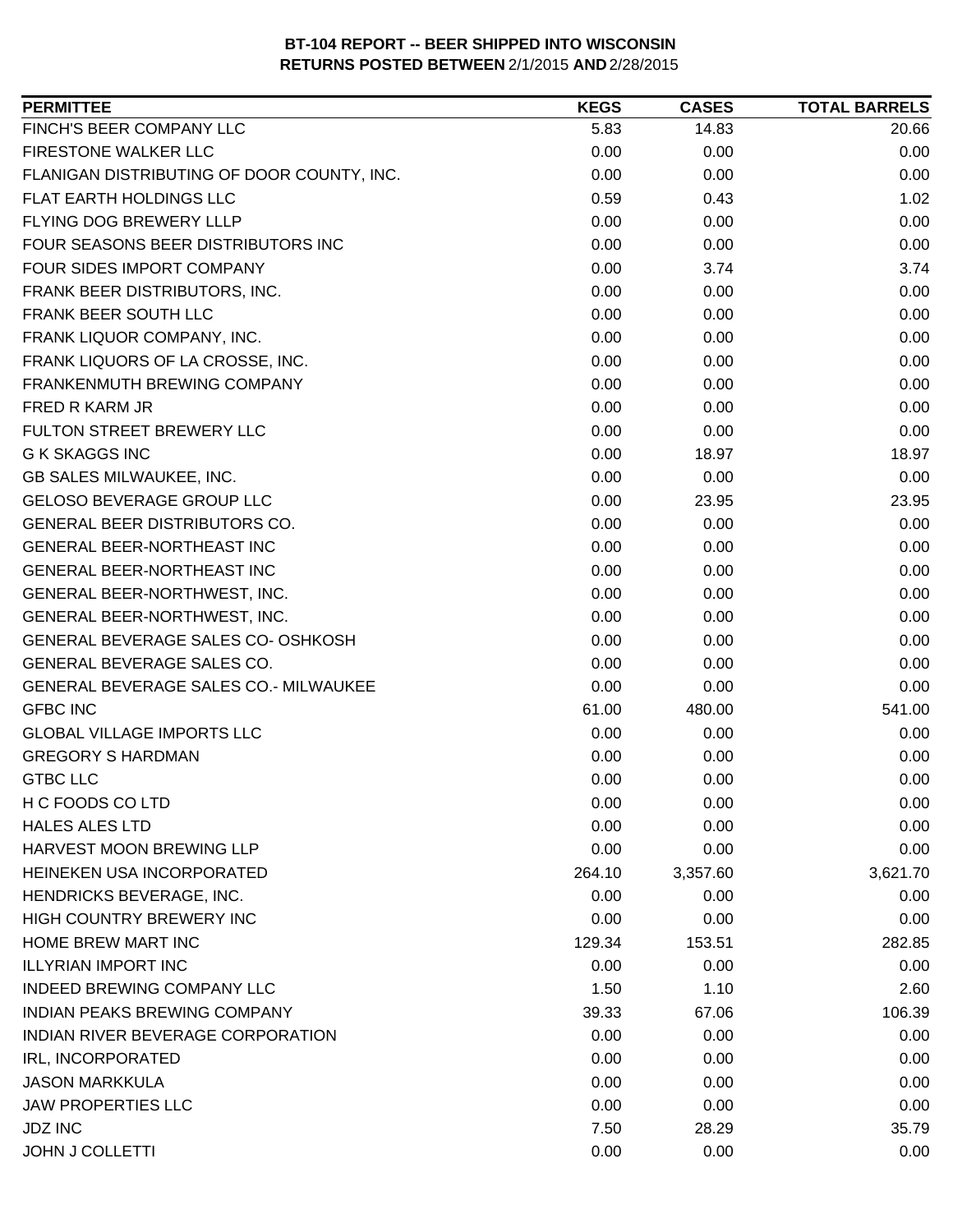| <b>PERMITTEE</b>                      | <b>KEGS</b> | <b>CASES</b> | <b>TOTAL BARRELS</b> |
|---------------------------------------|-------------|--------------|----------------------|
| JOHNSON BROTHERS OF WISCONSIN INC     | 0.00        | 0.00         | 0.00                 |
| JOHNSON BROTHERS OF WISCONSIN INC     | 0.00        | 0.00         | 0.00                 |
| JOM WINE & SPIRITS INC                | 0.00        | 0.00         | 0.00                 |
| JOSEPH JAMES BREWING CO INC           | 0.00        | 0.00         | 0.00                 |
| <b>KAREN HOLTON</b>                   | 0.00        | 0.00         | 0.00                 |
| KAY BEER DISTRIBUTING, INC.           | 0.00        | 0.00         | 0.00                 |
| KEWEENAW BREWING CO LLC               | 41.75       | 31.13        | 72.88                |
| KOJIMA & INTERNATIONAL ASSOCIATES INC | 0.00        | 0.00         | 0.00                 |
| <b>KROMBACHER USA LLC</b>             | 0.00        | 0.00         | 0.00                 |
| KYSELA PERE ET FILS LTD               | 0.00        | 0.00         | 0.00                 |
| LA CROSSE BEVERAGE LLC                | 0.00        | 0.00         | 0.00                 |
| LABATT USA OPERATING CO LLC           | 32.00       | 1,160.82     | 1,192.82             |
| <b>LAGUNITAS BREWING CO</b>           | 79.50       | 525.03       | 604.53               |
| LAKE SUPERIOR BREWING CO LLC          | 4.34        | 9.14         | 13.48                |
| LARRY'S DISTRIBUTING CO., INC.        | 0.00        | 0.00         | 0.00                 |
| LEAMON MERCANTILE CO. CORP            | 0.00        | 0.00         | 0.00                 |
| LEE BEVERAGE OF WISCONSIN LLC         | 0.00        | 0.00         | 0.00                 |
| LEE BEVERAGE OF WISCONSIN LLC         | 0.00        | 0.00         | 0.00                 |
| LEFT COAST BREWING CO                 | 10.66       | 13.76        | 24.42                |
| LIFT BRIDGE BREWING TECHNOLOGIES LLC  | 3.50        | 8.79         | 12.29                |
| LOUIS GLUNZ BEER INC                  | 34.92       | 114.01       | 148.93               |
| <b>LUCID BREWING LLC</b>              | 0.00        | 0.00         | 0.00                 |
| MAD RIVER BREWING COMPANY INC         | 0.00        | 5.23         | 5.23                 |
| MANNEKEN-BRUSSEL IMPORTS INC          | 3.35        | 38.90        | 42.25                |
| <b>MARK ANTHONY BRANDS INC</b>        | 0.00        | 224.64       | 224.64               |
| MATT BREWING CO INC                   | 0.00        | 0.00         | 0.00                 |
| MERCHANT DU VIN CORPORATION           | 21.98       | 77.04        | 99.02                |
| <b>MHW LTD</b>                        | 17.91       | 20.84        | 38.75                |
| <b>MICHAUD DISTRIBUTING INC</b>       | 0.00        | 0.00         | 0.00                 |
| MID-WISCONSIN BEVERAGE, INC.          | 0.00        | 0.00         | 0.00                 |
| MILLER BEER OF THE NORTHWOODS, INC.   | 0.00        | 0.00         | 0.00                 |
| <b>MILLERCOORS LLC</b>                | 753.85      | 6,555.44     | 7,309.29             |
| MILLERCOORS LLC                       | 1,017.14    | 8,864.66     | 9,881.80             |
| MILLSTREAM INVESTMENTS INC            | 0.00        | 0.00         | 0.00                 |
| MOR-DALL ENTERPRISES INC.             | 12.00       | 27.00        | 39.00                |
| MOTHER LODE BREWING LLC               | 0.00        | 4.79         | 4.79                 |
| MOUNTAINEER HOLDINGS LLC              | 0.00        | 0.00         | 0.00                 |
| <b>MOYLANS BREWING CO LTD</b>         | 0.00        | 0.00         | 0.00                 |
| MUTUAL WHOLESALE LIQUOR INC           | 0.00        | 0.00         | 0.00                 |
| <b>NDC SYSTEMS LP</b>                 | 83.84       | 0.00         | 83.84                |
| NEBRASKA BREWING CO INC               | 0.00        | 6.53         | 6.53                 |
| NEEDHAM DISTRIBUTING CO., INC.        | 0.00        | 0.00         | 0.00                 |
| NEW BELGIUM BREWING COMPANY INC       | 486.17      | 1,485.96     | 1,972.13             |
| NEW HOLLAND BREWING CO LLC            | 35.67       | 64.67        | 100.34               |
| NEW PLANET BEER COMPANY               | 0.00        | 0.00         | 0.00                 |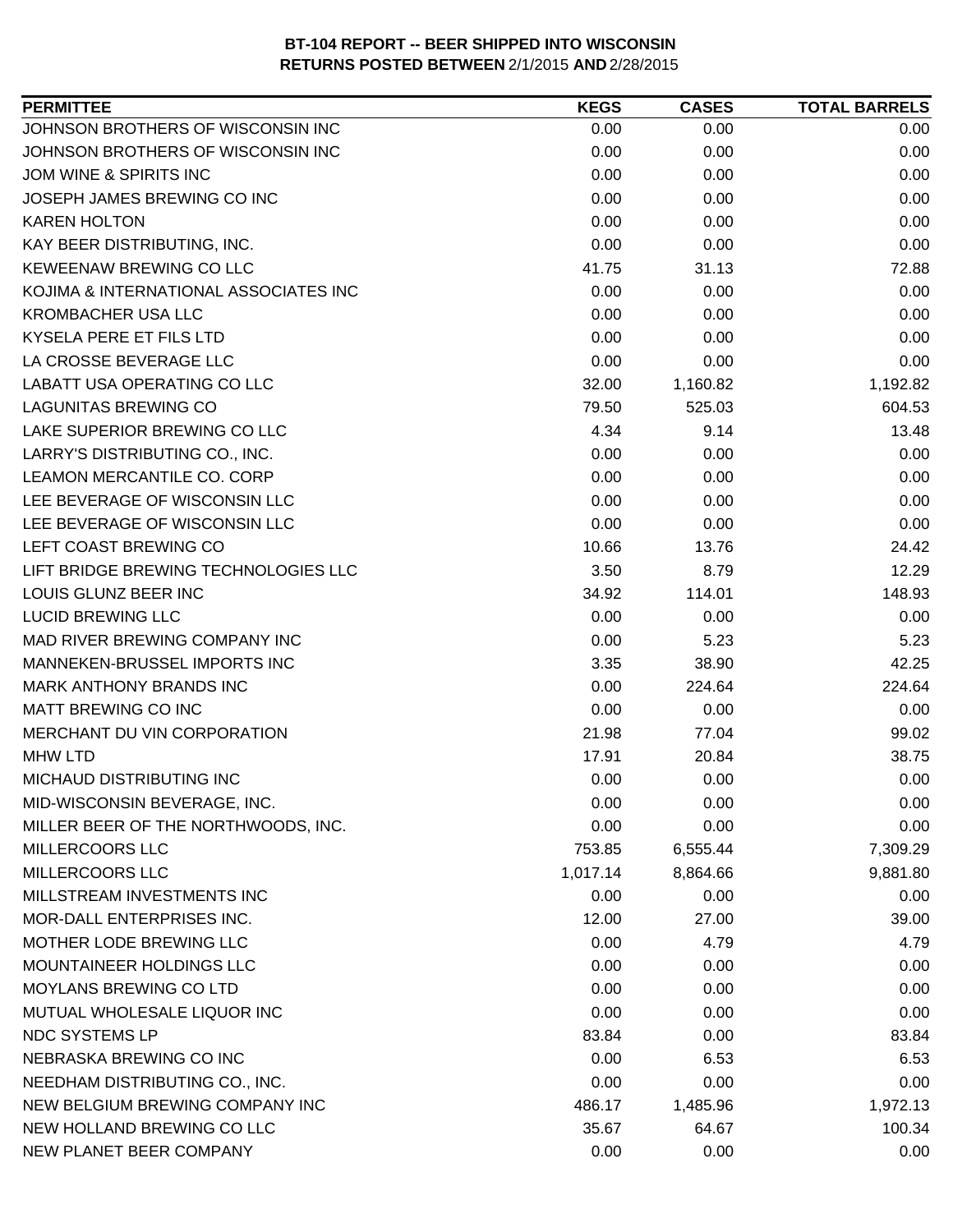| NOELKE DISTRIBUTORS, INC.<br>0.00<br>0.00<br>0.00<br>NORTH COAST BREWING CO INC<br>8.00<br>23.37<br>15.37<br>0.00<br>NORTHWEST BEVERAGES, INC.<br>0.00<br>0.00<br>0.00<br>NOUVEAU VENTURES LLC<br>0.00<br>0.00<br>15.33<br>22.27<br>37.60<br>OTT SCHWEITZER DISTRIBUTORSHIP, INC.<br>0.00<br>0.00<br>0.00<br>PABST BREWING COMPANY<br>351.16<br>351.16<br>0.00<br>PAMPA BEVERAGES LLC<br>0.00<br>0.00<br>0.00<br>0.00<br>PARK RIDGE DISTRIBUTING, INC.<br>0.00<br>0.00<br>PATERNO IMPORTS LTD<br>0.00<br>0.00<br>0.00<br>266.43<br>482.32<br>PAULANER USA LLC<br>215.89<br>0.00<br>0.00<br>0.00<br>PEHLER DISTRIBUTING, INC.<br>0.00<br>0.00<br>0.00<br>9.68<br>5.22<br>14.90<br>PETER M MESROBIAN<br>0.00<br>0.00<br>0.00<br>71.97<br>24.00<br>47.97<br>0.00<br>0.00<br>0.00<br>RANGE BEVERAGE, INCORPORATED<br>0.00<br>0.00<br>0.00<br>RATAS WHOLESALE LIQUOR COMPANY<br>0.00<br>0.00<br>0.00<br><b>RAVEN BRANDS INC</b><br>0.00<br>0.00<br>0.00<br>0.00<br>0.00<br>0.00<br><b>REINHARD PUCHERT</b><br>38.35<br>106.63<br>144.98<br>RIVER CITY DISTRIBUTING CO., INC.<br>0.00<br>0.00<br>0.00<br>ROCLAND WINE IMPORTS<br>0.00<br>0.00<br>0.00<br>0.00<br>0.00<br>0.00<br>S & H INDEPENDENT PREMIUM BRANDS LLC<br>10.08<br>0.00<br>10.08<br>S. & S. DISTRIBUTING, INC.<br>0.00<br>0.00<br>0.00<br>S. & S. DISTRIBUTING, INC.<br>0.00<br>0.00<br>0.00<br>0.00<br>39.69<br>SABEMOS BEVERAGES LLC<br>39.69<br>SAPPORO USA INC<br>5.95<br>27.04<br>32.99<br>0.00<br>0.00<br>0.00<br>SARATOGA LIQUOR CO., INC.<br>SAUGATUCK BREWING COMPANY INC<br>0.00<br>0.00<br>0.00<br>SCHNEIDER DISTRIBUTING CO., INC.<br>0.00<br>0.00<br>0.00<br>SCUTTLEBUTT BREWING CO LLC<br>0.00<br>0.00<br>0.00<br><b>SHANE WELCH</b><br>20.13<br>66.86<br>86.99<br>SHELTON BROTHERS INC<br>10.57<br>8.87<br>19.44<br><b>SHORTS BREWING COMPANY</b><br>0.00<br>0.00<br>0.00<br>SIERRA NEVADA BREWING COMPANY<br>116.08<br>1,037.29<br>1,153.37<br>SINGHA NORTH AMERICA INC<br>0.00<br>0.00<br>0.00<br>SMUTTYNOSE BREWING CO INC<br>10.16<br>10.16<br>0.00<br>SOLEMN OATH BREWERY LLC<br>0.66<br>0.00<br>0.66<br>SOUTHERN TIER BREWING COMPANY II LLC<br>12.83<br>70.31<br>57.48<br>0.00<br><b>SRB OPERATIONS LLC</b><br>0.00<br>0.00<br>ST KILLIAN IMPORTING CO INC<br>11.76<br>88.89<br>100.65 | <b>PERMITTEE</b>            | <b>KEGS</b> | <b>CASES</b> | <b>TOTAL BARRELS</b> |
|-----------------------------------------------------------------------------------------------------------------------------------------------------------------------------------------------------------------------------------------------------------------------------------------------------------------------------------------------------------------------------------------------------------------------------------------------------------------------------------------------------------------------------------------------------------------------------------------------------------------------------------------------------------------------------------------------------------------------------------------------------------------------------------------------------------------------------------------------------------------------------------------------------------------------------------------------------------------------------------------------------------------------------------------------------------------------------------------------------------------------------------------------------------------------------------------------------------------------------------------------------------------------------------------------------------------------------------------------------------------------------------------------------------------------------------------------------------------------------------------------------------------------------------------------------------------------------------------------------------------------------------------------------------------------------------------------------------------------------------------------------------------------------------------------------------------------------------------------------------------------------------------------------------------------------------------------------------------------------------------------------------------------------------------------------------------------------------------------------------------------------------------------------------------------------------------------------------------------------------------------------------------------|-----------------------------|-------------|--------------|----------------------|
|                                                                                                                                                                                                                                                                                                                                                                                                                                                                                                                                                                                                                                                                                                                                                                                                                                                                                                                                                                                                                                                                                                                                                                                                                                                                                                                                                                                                                                                                                                                                                                                                                                                                                                                                                                                                                                                                                                                                                                                                                                                                                                                                                                                                                                                                       |                             |             |              |                      |
|                                                                                                                                                                                                                                                                                                                                                                                                                                                                                                                                                                                                                                                                                                                                                                                                                                                                                                                                                                                                                                                                                                                                                                                                                                                                                                                                                                                                                                                                                                                                                                                                                                                                                                                                                                                                                                                                                                                                                                                                                                                                                                                                                                                                                                                                       |                             |             |              |                      |
|                                                                                                                                                                                                                                                                                                                                                                                                                                                                                                                                                                                                                                                                                                                                                                                                                                                                                                                                                                                                                                                                                                                                                                                                                                                                                                                                                                                                                                                                                                                                                                                                                                                                                                                                                                                                                                                                                                                                                                                                                                                                                                                                                                                                                                                                       |                             |             |              |                      |
|                                                                                                                                                                                                                                                                                                                                                                                                                                                                                                                                                                                                                                                                                                                                                                                                                                                                                                                                                                                                                                                                                                                                                                                                                                                                                                                                                                                                                                                                                                                                                                                                                                                                                                                                                                                                                                                                                                                                                                                                                                                                                                                                                                                                                                                                       |                             |             |              |                      |
|                                                                                                                                                                                                                                                                                                                                                                                                                                                                                                                                                                                                                                                                                                                                                                                                                                                                                                                                                                                                                                                                                                                                                                                                                                                                                                                                                                                                                                                                                                                                                                                                                                                                                                                                                                                                                                                                                                                                                                                                                                                                                                                                                                                                                                                                       | OREGON BREWING COMPANY INC  |             |              |                      |
|                                                                                                                                                                                                                                                                                                                                                                                                                                                                                                                                                                                                                                                                                                                                                                                                                                                                                                                                                                                                                                                                                                                                                                                                                                                                                                                                                                                                                                                                                                                                                                                                                                                                                                                                                                                                                                                                                                                                                                                                                                                                                                                                                                                                                                                                       |                             |             |              |                      |
|                                                                                                                                                                                                                                                                                                                                                                                                                                                                                                                                                                                                                                                                                                                                                                                                                                                                                                                                                                                                                                                                                                                                                                                                                                                                                                                                                                                                                                                                                                                                                                                                                                                                                                                                                                                                                                                                                                                                                                                                                                                                                                                                                                                                                                                                       |                             |             |              |                      |
|                                                                                                                                                                                                                                                                                                                                                                                                                                                                                                                                                                                                                                                                                                                                                                                                                                                                                                                                                                                                                                                                                                                                                                                                                                                                                                                                                                                                                                                                                                                                                                                                                                                                                                                                                                                                                                                                                                                                                                                                                                                                                                                                                                                                                                                                       |                             |             |              |                      |
|                                                                                                                                                                                                                                                                                                                                                                                                                                                                                                                                                                                                                                                                                                                                                                                                                                                                                                                                                                                                                                                                                                                                                                                                                                                                                                                                                                                                                                                                                                                                                                                                                                                                                                                                                                                                                                                                                                                                                                                                                                                                                                                                                                                                                                                                       |                             |             |              |                      |
|                                                                                                                                                                                                                                                                                                                                                                                                                                                                                                                                                                                                                                                                                                                                                                                                                                                                                                                                                                                                                                                                                                                                                                                                                                                                                                                                                                                                                                                                                                                                                                                                                                                                                                                                                                                                                                                                                                                                                                                                                                                                                                                                                                                                                                                                       |                             |             |              |                      |
|                                                                                                                                                                                                                                                                                                                                                                                                                                                                                                                                                                                                                                                                                                                                                                                                                                                                                                                                                                                                                                                                                                                                                                                                                                                                                                                                                                                                                                                                                                                                                                                                                                                                                                                                                                                                                                                                                                                                                                                                                                                                                                                                                                                                                                                                       |                             |             |              |                      |
|                                                                                                                                                                                                                                                                                                                                                                                                                                                                                                                                                                                                                                                                                                                                                                                                                                                                                                                                                                                                                                                                                                                                                                                                                                                                                                                                                                                                                                                                                                                                                                                                                                                                                                                                                                                                                                                                                                                                                                                                                                                                                                                                                                                                                                                                       | PEAK ORGANIC BREWING CO LLC |             |              |                      |
|                                                                                                                                                                                                                                                                                                                                                                                                                                                                                                                                                                                                                                                                                                                                                                                                                                                                                                                                                                                                                                                                                                                                                                                                                                                                                                                                                                                                                                                                                                                                                                                                                                                                                                                                                                                                                                                                                                                                                                                                                                                                                                                                                                                                                                                                       |                             |             |              |                      |
|                                                                                                                                                                                                                                                                                                                                                                                                                                                                                                                                                                                                                                                                                                                                                                                                                                                                                                                                                                                                                                                                                                                                                                                                                                                                                                                                                                                                                                                                                                                                                                                                                                                                                                                                                                                                                                                                                                                                                                                                                                                                                                                                                                                                                                                                       | PERENNIAL PARTNERS LLC      |             |              |                      |
|                                                                                                                                                                                                                                                                                                                                                                                                                                                                                                                                                                                                                                                                                                                                                                                                                                                                                                                                                                                                                                                                                                                                                                                                                                                                                                                                                                                                                                                                                                                                                                                                                                                                                                                                                                                                                                                                                                                                                                                                                                                                                                                                                                                                                                                                       |                             |             |              |                      |
|                                                                                                                                                                                                                                                                                                                                                                                                                                                                                                                                                                                                                                                                                                                                                                                                                                                                                                                                                                                                                                                                                                                                                                                                                                                                                                                                                                                                                                                                                                                                                                                                                                                                                                                                                                                                                                                                                                                                                                                                                                                                                                                                                                                                                                                                       | PHIL KNUTSEN                |             |              |                      |
|                                                                                                                                                                                                                                                                                                                                                                                                                                                                                                                                                                                                                                                                                                                                                                                                                                                                                                                                                                                                                                                                                                                                                                                                                                                                                                                                                                                                                                                                                                                                                                                                                                                                                                                                                                                                                                                                                                                                                                                                                                                                                                                                                                                                                                                                       | PHILLIPS WINE COMPANY       |             |              |                      |
|                                                                                                                                                                                                                                                                                                                                                                                                                                                                                                                                                                                                                                                                                                                                                                                                                                                                                                                                                                                                                                                                                                                                                                                                                                                                                                                                                                                                                                                                                                                                                                                                                                                                                                                                                                                                                                                                                                                                                                                                                                                                                                                                                                                                                                                                       |                             |             |              |                      |
|                                                                                                                                                                                                                                                                                                                                                                                                                                                                                                                                                                                                                                                                                                                                                                                                                                                                                                                                                                                                                                                                                                                                                                                                                                                                                                                                                                                                                                                                                                                                                                                                                                                                                                                                                                                                                                                                                                                                                                                                                                                                                                                                                                                                                                                                       |                             |             |              |                      |
|                                                                                                                                                                                                                                                                                                                                                                                                                                                                                                                                                                                                                                                                                                                                                                                                                                                                                                                                                                                                                                                                                                                                                                                                                                                                                                                                                                                                                                                                                                                                                                                                                                                                                                                                                                                                                                                                                                                                                                                                                                                                                                                                                                                                                                                                       |                             |             |              |                      |
|                                                                                                                                                                                                                                                                                                                                                                                                                                                                                                                                                                                                                                                                                                                                                                                                                                                                                                                                                                                                                                                                                                                                                                                                                                                                                                                                                                                                                                                                                                                                                                                                                                                                                                                                                                                                                                                                                                                                                                                                                                                                                                                                                                                                                                                                       |                             |             |              |                      |
|                                                                                                                                                                                                                                                                                                                                                                                                                                                                                                                                                                                                                                                                                                                                                                                                                                                                                                                                                                                                                                                                                                                                                                                                                                                                                                                                                                                                                                                                                                                                                                                                                                                                                                                                                                                                                                                                                                                                                                                                                                                                                                                                                                                                                                                                       | RICHARD D KATECHIS          |             |              |                      |
|                                                                                                                                                                                                                                                                                                                                                                                                                                                                                                                                                                                                                                                                                                                                                                                                                                                                                                                                                                                                                                                                                                                                                                                                                                                                                                                                                                                                                                                                                                                                                                                                                                                                                                                                                                                                                                                                                                                                                                                                                                                                                                                                                                                                                                                                       |                             |             |              |                      |
|                                                                                                                                                                                                                                                                                                                                                                                                                                                                                                                                                                                                                                                                                                                                                                                                                                                                                                                                                                                                                                                                                                                                                                                                                                                                                                                                                                                                                                                                                                                                                                                                                                                                                                                                                                                                                                                                                                                                                                                                                                                                                                                                                                                                                                                                       |                             |             |              |                      |
|                                                                                                                                                                                                                                                                                                                                                                                                                                                                                                                                                                                                                                                                                                                                                                                                                                                                                                                                                                                                                                                                                                                                                                                                                                                                                                                                                                                                                                                                                                                                                                                                                                                                                                                                                                                                                                                                                                                                                                                                                                                                                                                                                                                                                                                                       | ROZANE B ZAMBRANO           |             |              |                      |
|                                                                                                                                                                                                                                                                                                                                                                                                                                                                                                                                                                                                                                                                                                                                                                                                                                                                                                                                                                                                                                                                                                                                                                                                                                                                                                                                                                                                                                                                                                                                                                                                                                                                                                                                                                                                                                                                                                                                                                                                                                                                                                                                                                                                                                                                       |                             |             |              |                      |
|                                                                                                                                                                                                                                                                                                                                                                                                                                                                                                                                                                                                                                                                                                                                                                                                                                                                                                                                                                                                                                                                                                                                                                                                                                                                                                                                                                                                                                                                                                                                                                                                                                                                                                                                                                                                                                                                                                                                                                                                                                                                                                                                                                                                                                                                       |                             |             |              |                      |
|                                                                                                                                                                                                                                                                                                                                                                                                                                                                                                                                                                                                                                                                                                                                                                                                                                                                                                                                                                                                                                                                                                                                                                                                                                                                                                                                                                                                                                                                                                                                                                                                                                                                                                                                                                                                                                                                                                                                                                                                                                                                                                                                                                                                                                                                       |                             |             |              |                      |
|                                                                                                                                                                                                                                                                                                                                                                                                                                                                                                                                                                                                                                                                                                                                                                                                                                                                                                                                                                                                                                                                                                                                                                                                                                                                                                                                                                                                                                                                                                                                                                                                                                                                                                                                                                                                                                                                                                                                                                                                                                                                                                                                                                                                                                                                       |                             |             |              |                      |
|                                                                                                                                                                                                                                                                                                                                                                                                                                                                                                                                                                                                                                                                                                                                                                                                                                                                                                                                                                                                                                                                                                                                                                                                                                                                                                                                                                                                                                                                                                                                                                                                                                                                                                                                                                                                                                                                                                                                                                                                                                                                                                                                                                                                                                                                       |                             |             |              |                      |
|                                                                                                                                                                                                                                                                                                                                                                                                                                                                                                                                                                                                                                                                                                                                                                                                                                                                                                                                                                                                                                                                                                                                                                                                                                                                                                                                                                                                                                                                                                                                                                                                                                                                                                                                                                                                                                                                                                                                                                                                                                                                                                                                                                                                                                                                       |                             |             |              |                      |
|                                                                                                                                                                                                                                                                                                                                                                                                                                                                                                                                                                                                                                                                                                                                                                                                                                                                                                                                                                                                                                                                                                                                                                                                                                                                                                                                                                                                                                                                                                                                                                                                                                                                                                                                                                                                                                                                                                                                                                                                                                                                                                                                                                                                                                                                       |                             |             |              |                      |
|                                                                                                                                                                                                                                                                                                                                                                                                                                                                                                                                                                                                                                                                                                                                                                                                                                                                                                                                                                                                                                                                                                                                                                                                                                                                                                                                                                                                                                                                                                                                                                                                                                                                                                                                                                                                                                                                                                                                                                                                                                                                                                                                                                                                                                                                       |                             |             |              |                      |
|                                                                                                                                                                                                                                                                                                                                                                                                                                                                                                                                                                                                                                                                                                                                                                                                                                                                                                                                                                                                                                                                                                                                                                                                                                                                                                                                                                                                                                                                                                                                                                                                                                                                                                                                                                                                                                                                                                                                                                                                                                                                                                                                                                                                                                                                       |                             |             |              |                      |
|                                                                                                                                                                                                                                                                                                                                                                                                                                                                                                                                                                                                                                                                                                                                                                                                                                                                                                                                                                                                                                                                                                                                                                                                                                                                                                                                                                                                                                                                                                                                                                                                                                                                                                                                                                                                                                                                                                                                                                                                                                                                                                                                                                                                                                                                       |                             |             |              |                      |
|                                                                                                                                                                                                                                                                                                                                                                                                                                                                                                                                                                                                                                                                                                                                                                                                                                                                                                                                                                                                                                                                                                                                                                                                                                                                                                                                                                                                                                                                                                                                                                                                                                                                                                                                                                                                                                                                                                                                                                                                                                                                                                                                                                                                                                                                       |                             |             |              |                      |
|                                                                                                                                                                                                                                                                                                                                                                                                                                                                                                                                                                                                                                                                                                                                                                                                                                                                                                                                                                                                                                                                                                                                                                                                                                                                                                                                                                                                                                                                                                                                                                                                                                                                                                                                                                                                                                                                                                                                                                                                                                                                                                                                                                                                                                                                       |                             |             |              |                      |
|                                                                                                                                                                                                                                                                                                                                                                                                                                                                                                                                                                                                                                                                                                                                                                                                                                                                                                                                                                                                                                                                                                                                                                                                                                                                                                                                                                                                                                                                                                                                                                                                                                                                                                                                                                                                                                                                                                                                                                                                                                                                                                                                                                                                                                                                       |                             |             |              |                      |
|                                                                                                                                                                                                                                                                                                                                                                                                                                                                                                                                                                                                                                                                                                                                                                                                                                                                                                                                                                                                                                                                                                                                                                                                                                                                                                                                                                                                                                                                                                                                                                                                                                                                                                                                                                                                                                                                                                                                                                                                                                                                                                                                                                                                                                                                       |                             |             |              |                      |
|                                                                                                                                                                                                                                                                                                                                                                                                                                                                                                                                                                                                                                                                                                                                                                                                                                                                                                                                                                                                                                                                                                                                                                                                                                                                                                                                                                                                                                                                                                                                                                                                                                                                                                                                                                                                                                                                                                                                                                                                                                                                                                                                                                                                                                                                       |                             |             |              |                      |
|                                                                                                                                                                                                                                                                                                                                                                                                                                                                                                                                                                                                                                                                                                                                                                                                                                                                                                                                                                                                                                                                                                                                                                                                                                                                                                                                                                                                                                                                                                                                                                                                                                                                                                                                                                                                                                                                                                                                                                                                                                                                                                                                                                                                                                                                       |                             |             |              |                      |
|                                                                                                                                                                                                                                                                                                                                                                                                                                                                                                                                                                                                                                                                                                                                                                                                                                                                                                                                                                                                                                                                                                                                                                                                                                                                                                                                                                                                                                                                                                                                                                                                                                                                                                                                                                                                                                                                                                                                                                                                                                                                                                                                                                                                                                                                       |                             |             |              |                      |
|                                                                                                                                                                                                                                                                                                                                                                                                                                                                                                                                                                                                                                                                                                                                                                                                                                                                                                                                                                                                                                                                                                                                                                                                                                                                                                                                                                                                                                                                                                                                                                                                                                                                                                                                                                                                                                                                                                                                                                                                                                                                                                                                                                                                                                                                       |                             |             |              |                      |
|                                                                                                                                                                                                                                                                                                                                                                                                                                                                                                                                                                                                                                                                                                                                                                                                                                                                                                                                                                                                                                                                                                                                                                                                                                                                                                                                                                                                                                                                                                                                                                                                                                                                                                                                                                                                                                                                                                                                                                                                                                                                                                                                                                                                                                                                       |                             |             |              |                      |
|                                                                                                                                                                                                                                                                                                                                                                                                                                                                                                                                                                                                                                                                                                                                                                                                                                                                                                                                                                                                                                                                                                                                                                                                                                                                                                                                                                                                                                                                                                                                                                                                                                                                                                                                                                                                                                                                                                                                                                                                                                                                                                                                                                                                                                                                       | STANLEY STAWSKI DIST CO INC | 0.00        | 13.80        | 13.80                |